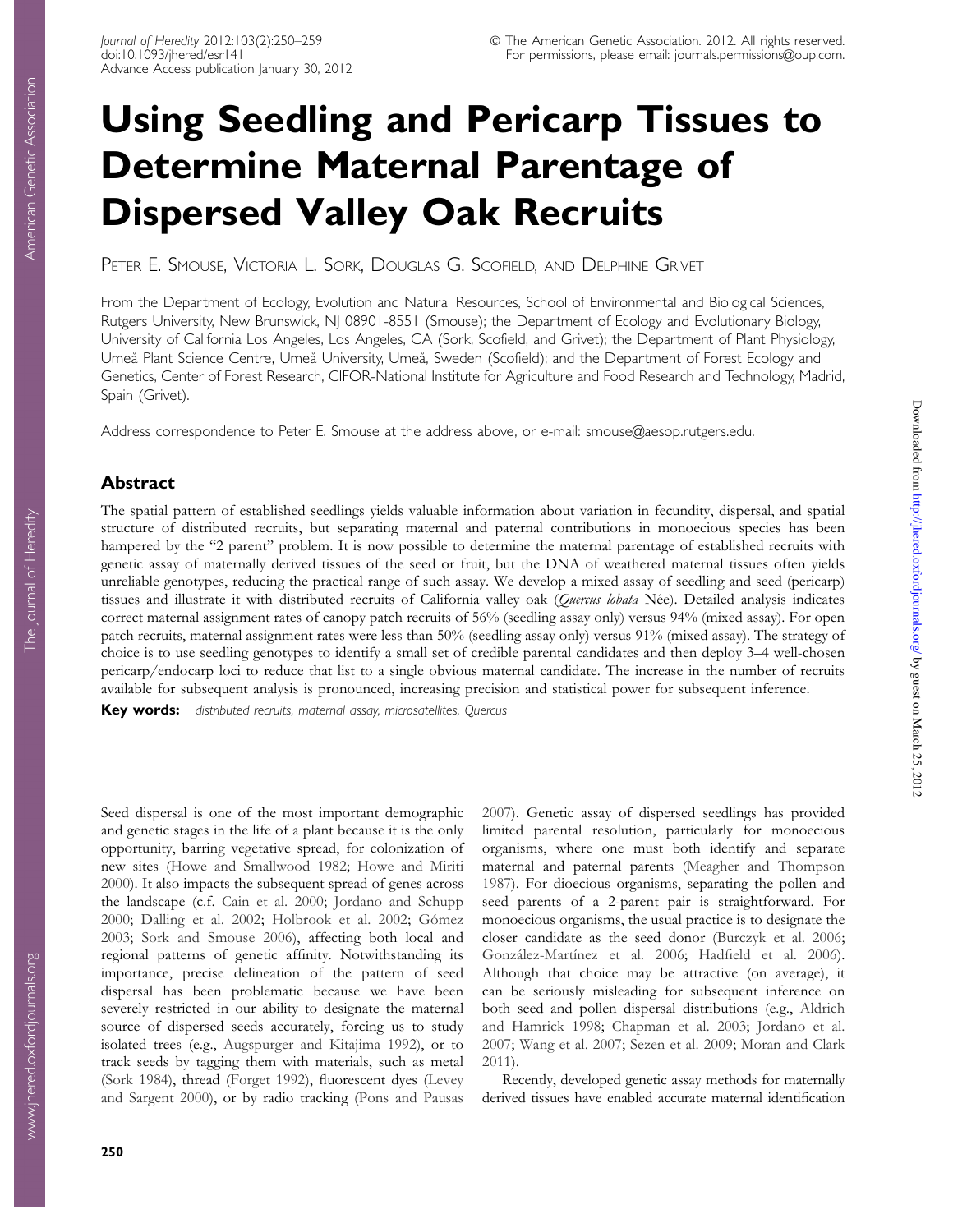of seeds from seed traps or storage granaries (Godoy and Jordano 2001; Schueler et al. 2003; Ziegenhagen et al. 2003; Grivet et al. 2005; Jones et al. 2005; Garcia et al. 2007; Hanson et al. 2007; Jordano et al. 2007; Scofield et al. 2010), effectively extending traditional paternity analysis (Devlin et al. 1988; Roeder et al. 1989) for pollen dispersal (Devlin and Ellstrand 1990; Adams and Birkes 1991; Adams et al. 1992; Smouse and Meagher 1994; Burczyk et al. 1996, 2002, 2004; Burczyk and Prat 1997; Smouse et al. 1999) to maternity analysis for seed dispersal (Grivet et al. 2005; Jones et al. 2005; Hadfield et al. 2006; Pairon et al. 2006; Robledo-Arnuncio and Garcia 2007; Jones and Muller-Landau 2008; Moran and Clark 2011; Scofield et al. 2011).

For assay of already germinated recruits, however, many field situations compromise the quality of maternal tissue DNA, making it difficult to obtain good quality genotypes, and yielding only partial genotypes for many seeds. Although improved error models may be constructed (Moran and Clark 2011), the accuracy of the resulting maternity analysis suffers in many cases, and we are often forced to exclude large numbers of natural recruits from analysis (e.g., Godoy and Jordano 2001; Grivet et al. 2005; Jones et al. 2005; Garcia et al. 2007). Meanwhile, seedling genotypes of those natural recruits often provide reliable maternal information, which can be used when the seedling and seed remain attached. We should be able to improve maternal inference considerably, if we were to combine seedling with maternal tissue information.

The object of this paper to present a novel method that combines genetic typing of seedling tissue with that of maternally inherited tissue (from the seed or fruit) for a joint maternal analysis of natural recruits. We test the analysis on natural recruits of valley oak (Quercus lobata Née), sampled from seed shadows directly beneath the canopies of single maternal adults (henceforth, ''canopy patches''), heavily influenced by gravity but with some small-scale secondary (animal vectored) seed movements (Grivet et al. 2009). We then generalize seedling-based maternity analysis to the case where we have maternal tissue–based data from the pericarp and also to the case where we missing genotypes for the maternal candidates. We next conduct the analysis on a subset of these recruits for which maternity can be designated with considerable confidence, introducing random ''missing loci'' in their pericarps (in silico), to illustrate the impact of partial pericarp assay on maternal analysis. Finally, we extend the analysis to "open patch" recruits, found away from any reproductive adults (Grivet et al. 2009), where pericarp genotypes are more fragmentary. We show that adding even partial pericarp information to seedling information improves maternal inference greatly.

## Materials and Methods

#### Naturally Distributed Recruits

The population of sampled recruits was located in the Figueroa Creek valley of Sedgwick Reserve, managed by the University of California at Santa Barbara, as part of the University of California Natural Reserve System, and located in the Santa Ynez Valley, Santa Barbara Co, California (34°40'52" N, 120°02' 24" W). Sedgwick Reserve consists of oak savanna habitat, dominated by valley oak, Q. lobata Née, interspersed with Q. agrifolia Née and Q. douglasii Hook. & Arn. The study species is *Q. lobata* (valley oak), a California endemic distributed across savannah, woodland, and riparian forest ecosystems (Pavlik et al. 1991).

## Canopy Patch Recruits

Valley oak acorns are often dispersed by gravity, resulting in establishment beneath the canopies of maternal adults. In January 2003, Grivet et al. (2009) sampled a series of 21 maternal canopy patches and assayed seedlings (and the pericarps of attached acorns) for 6 microsatellite markers, a total of 399 recruits. A total of 169 recruits provided both a 6-locus seedling and a 6-locus pericarp genotype, the latter identical with the maternal genotype, even when the adult above the recruit was not that parent (Grivet et al. 2009). We obviously know maternity for these 169 recruits, providing a ''truth reference'' benchmark, against which to compare maternal inference when there are missing genetic loci for the pericarp, which we can randomly insert in silico. The other 230 recruits had one or more pericarp genetic loci that were either missing or problematic. We have used these 399 recruits to answer 2 basic questions: How often can we correctly designate maternity with seedling assay alone? How does the performance of maternal designation improve as we increase the number of assayed pericarp loci? The results will show what can be done with seedling genotypes, with and without the availability of additional pericarp information from these same recruits.

#### Open Patch Recruits

Acorns are also dispersed away from any adult, being collected and scatter hoarded by western scrub jays (Aphelocoma californica) and western gray squirrels (Sciurus griseus) and buried in burrows by small rodents, such as the white-footed mouse (Peromyscus fasciculata). After searching the entire study site from March–June 2003, we located 5 patches of seedling recruits that had just germinated and matured leaves but that still had attached acorns (Grivet et al. 2009). From 4 of these open patches, we sampled 259 newly established seedlings with attached acorns (we excluded the southernmost patch of Grivet et al. [2009], as we had not exhaustively sampled all the adults in that area). Soil moisture in open patches was noticeably less than that for the canopy patches, the latter shaded by the leafy foliage of the adults above, and desiccation of the seeds is greater in the open. Moreover, the open patch recruits were sampled in the dry summer, whereas the canopy patch recruits were sampled in the moist winter. Probably as a consequence, pericarp assay was more challenging for the open patch recruits, but we used what pericarp information we could obtain to augment the corresponding seedling genotypes and evaluated our ability to designate maternity for these open patch recruits as well.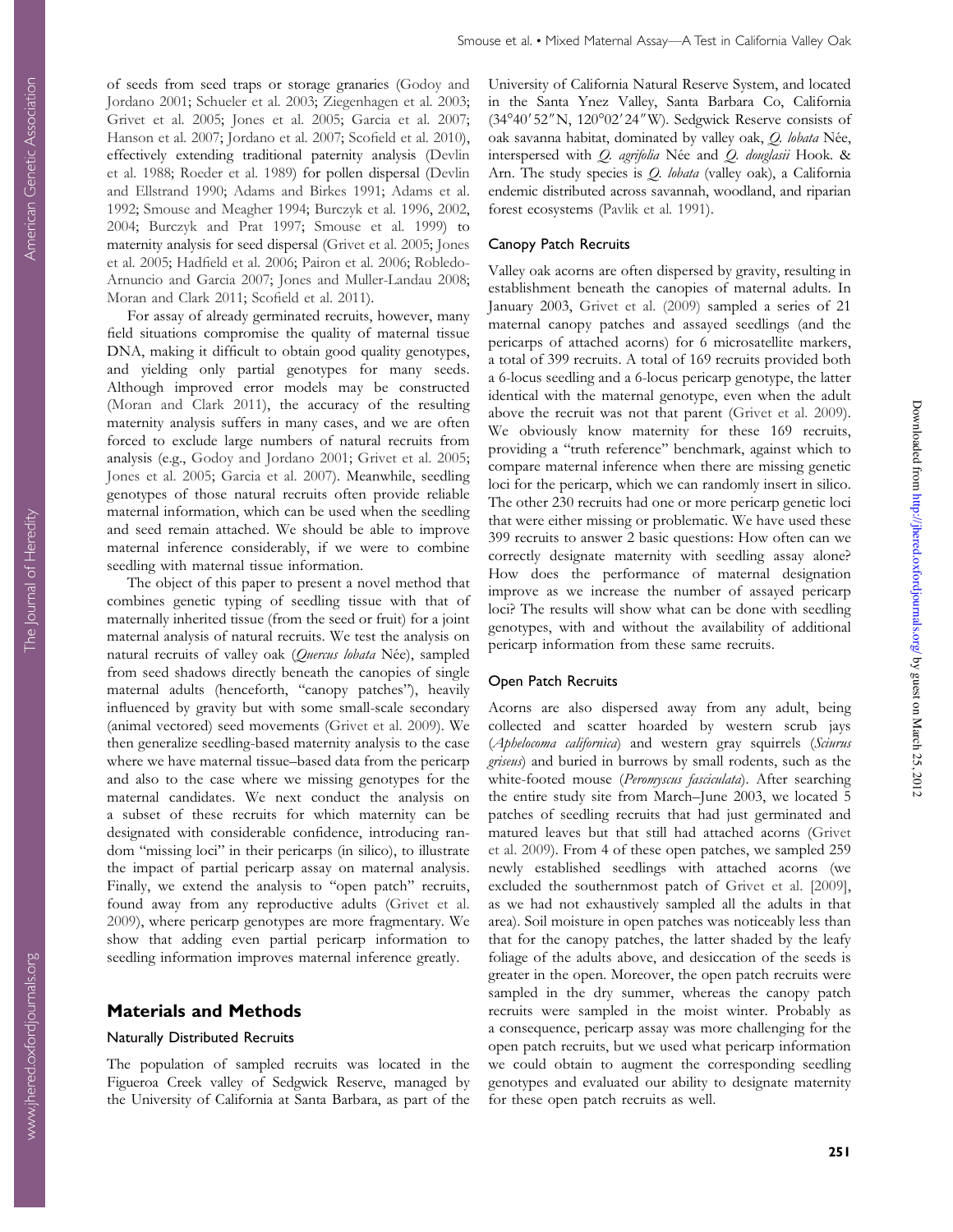#### Microsatellite Analysis

Over a several year period, we have also obtained almost complete sampling and genotyping of valley oak adults for the Figueroa Creek site. The methods for both leaf and pericarp tissue DNA extraction and PCR analyses have been described by Grivet et al. (2005, 2009), and we used the same 6 microsatellite loci (msq4, qpzag1/5, qpzag9, qpZAG36, qrzag11, and qrzag20).

We provide allele frequencies for the 6-locus microsatellite battery for the 352 adults in our sample in Supplementary Appendix Table 1. The 6-locus adult match probability from this battery is  $5.52 \times 10^{-7}$ , the product of the single-locus values at the bottom of Supplementary Appendix Table 1 (data deposited in the Dryad repository: doi:10.5061/dryad.4bm3739j). There are a few missing genotypes for each locus, so the numbers of alleles that have yielded reliable assay are also indicated. We can deal productively with a few missing genotypes in the adult data set.

#### Seedling-Based Maternal Inference

The larger object of the Valley Oak Study is to elucidate differential parental fecundity and the seed dispersal distribution, as those contribute to the spatial pattern of genetic affinity, but the focus of this paper is maternity analysis per se. The mathematical argument (normally including both differential fecundity and a dispersal kernel) can be much simplified for our limited purposes here. Given a collection of  $K$  candidate maternal parents, the total probability of any particular seedling genotype  $(S_j)$  is

$$
\Pr(S_j) = \sum_{k=1}^{k} \Pr(M_k) \cdot X_{jk}, \tag{1}
$$

where  $Pr(M_k)$  is the usual Hardy–Weinberg equilibrium frequency expected of the kth maternal genotype, and  $X_{ik} = Pr(S_i|M_k)$  is the probability that the kth maternal genotype would produce an offspring with seedling genotype  $S_j$ , computed for each seedling and maternal candidate, gene-by-gene ( $g = 1, \ldots, G = 6$ ) as

$$
\Pr(M_k) \cdot X_{jk} = \prod_{g=1}^{G} \Pr(M_{k,g}) \cdot \prod_{g=1}^{G=6} X_{jk,g}, \tag{2}
$$

where  $Pr(M_{k,g})$  is the Hardy–Weinberg frequency of the kth maternal candidate's gth genetic locus, and  $X_{jk,g}$  is the Mendelian probability of that mother yielding the required seedling genotype for the gth genetic locus of seedling  $S_j$ . Reversing the argument, the likelihood that the *j*th seedling is attributable to the kth maternal candidate, is

$$
L_{kj} = L(M_k|S_j) = \frac{\Pr(M_k) \cdot X_{jk}}{\Pr(S_j)} = \frac{\Pr(M_k) \cdot X_{jk}}{\sum_{j=1}^k \Pr(M_k) \cdot X_{jk}}.
$$
 (3)

Given the high resolution of our 6-locus microsatellite battery, most maternal candidates  $(M_k)$  will have  $X_{ik} = 0$  for most seedlings (Sj ), and though few seedlings will achieve

a categorically obvious maternal match  $(L_{kj} = 1)$  with a single maternal candidate, we can expect a small to modest number of credible maternal candidates with  $0 \lt X_{jk} \lt 1$ for each seedling. We can utilize genetic information that is less than maternally categorical, but for which we are either confident of correct genotyping or can account for common forms of genotyping error with degraded tissue. The bookkeeping is elaborate but is a straightforward application of standard parentage analysis, as encoded in software, such as CERVUS (see Marshall et al. 1998), PATQUEST (Smouse et al. 1999), FAMOZ (Gerber et al. 2003), or NEIGHBOR (Burczyk et al. 2006).

#### Mixed Seedling–Pericarp Assay

If we sample the seedling recruits for Quercus species within 6–9 months of germination, we can usually find the buried acorn in the ground, still attached to the seedling, and that permits assay of maternal tissue. For oaks, the best tissue for that assay is the pericarp. The obvious attraction of adding pericarp analysis is that among those maternal candidates with  $L_{ik} > 0$ , from the seedling-based analysis, the kth maternal candidate either has a genotype that matches the pericarp ( $X_{jk} = 1$ ) or it does not ( $X_{jk} = 0$ ). With the addition of pericarp genotype, only the maternal candidates with  $X_{jk} = 1$  survive in Equation 3, reducing the posterior likelihood of maternity to  $L_{kj} = 1$  for the matching maternal candidate and  $L_{kj} = 0$  for all other candidates. For the gth locus, the basic strategy is to replace the  $(0 \lt X_{ik,g} \lt 1)$ value from the seedling with that from the pericarp (either  $X_{ik,g} = 0$  or 1). With a complete 6-locus pericarp genotype, we will convert all seedling likelihood values ( $0 < L_{kj} < 1$ ) to either ( $L_{kj}$  = 0, for non-maternal individuals) or ( $L_{kj}$  = 1, for the correct maternal candidate) and can reduce the list of maternal candidate from a small number of individuals to one.

The field reality, however, is that many of the pericarps are missing one or more loci. For some fraction of the recruits, we will achieve categorical designation of the maternal parent. For others, we are left with a reduced set of maternal candidates but without an obvious designee. At worst, however, we will have sharpened the posterior likelihood resolution on those remaining candidates, perhaps enough to justify a compelling likelihood-based assignment.

### Null Alleles in the Pericarp

An additional issue that arises, as a result of degraded pericarp tissue, is the presence of null alleles (Dakon and Avise 2004; Scofield et al. 2010), wherein a single allele at a locus fails to amplify. With null alleles, the pericarp genotype appears to be homozygous but may actually be heterozygous. We follow the method described in Scofield et al. (2010) and assign this event a small probability  $Pr_{null}$ , which in practice may differ among loci, depending on amplification conditions. Imagine that at the C-locus, the pericarp is homozygous ( $P_i = C_b C_b$ ), whereas the maternal candidate is heterozygous ( $M_k = C_b C_i$ ), with one maternal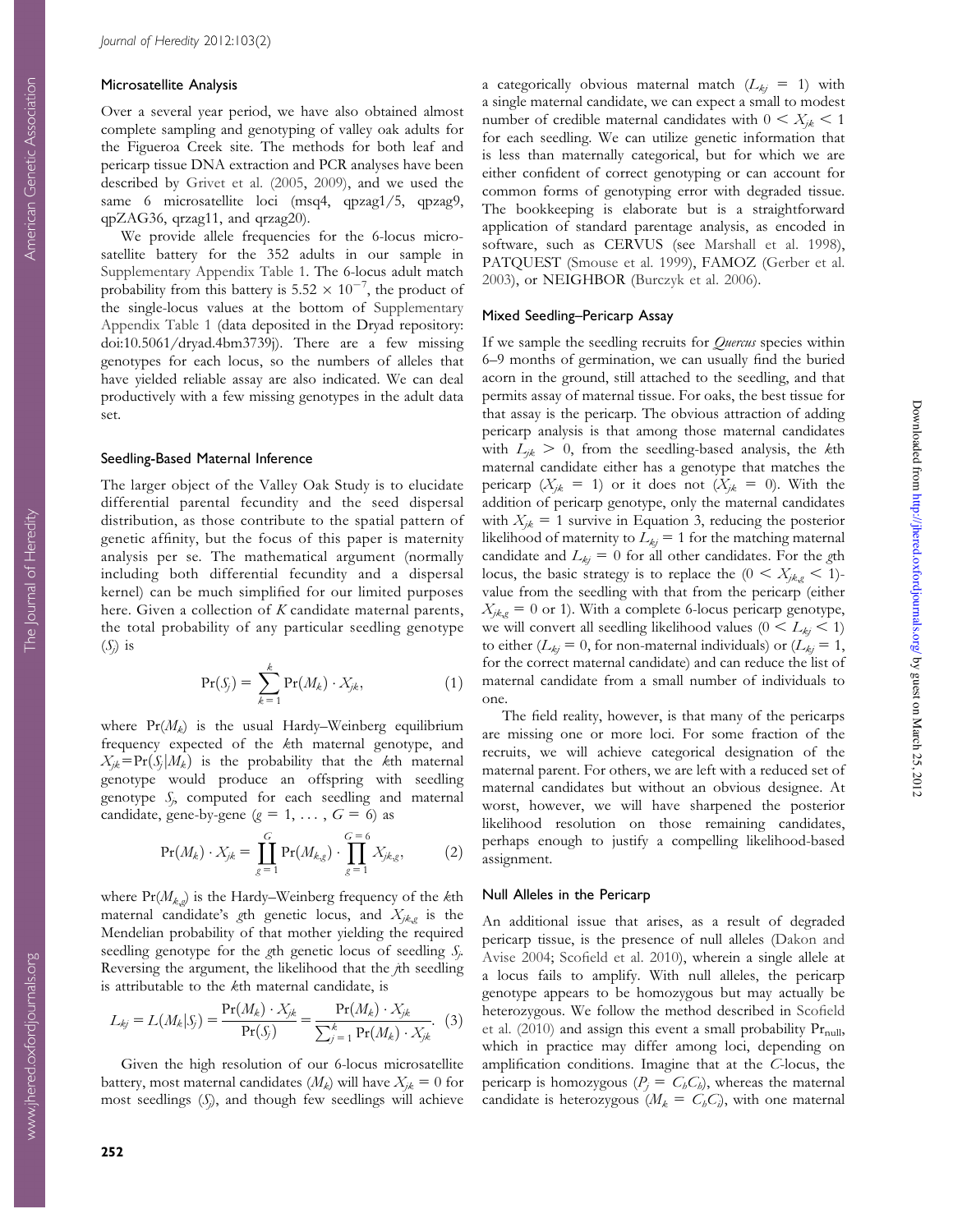allele matching the single pericarp allele. Denote the probability that the genotype observed in the pericarp is actually heterozygous by  $\mu_N = Pr_{null}$ ; then the probability that the pericarp is both heterozygous and carrying the maternal  $C_i$  allele is  $\mu_N q_i$ . Without genotyping error, the forward probability of the pericarp–maternal candidate match is  $X_{ik,C} = 0$ ; with genotyping error, we instead assign a (small) forward probability of a match,  $X_{ik,C}$  =  $\mu_N q_i$ . Alternatively, imagine that both the pericarp and the maternal candidate are homozygous and have matching genotypes at the C-locus  $(P_j = C_b C_b = M_k)$ . There is a  $\mu_N$  probability that the pericarp has a null allele and a  $\mu_{N}(1 - q_b)$  probability that the missing allele is "not" the matching allele in the maternal candidate. With genotyping error, the probability of the pericarp–maternal match is  $X_{ikg} = 1 - \mu_{N}(1 - q_h).$ 

The estimate used for  $\mu_N$  may be obtained by regenotyping loci (Bonin et al. 2004; Scofield et al. 2010), by extension from a related study, or by establishing a baseline expectation, absent further data. The value we used here ( $\mu$  = 0.02) was estimated by regenotyping pericarps from Q. agrifolia at the same site (Scofield et al. 2010). By using a null allele error probability of  $\mu_N = 0.02$ , we penalized the  $\Delta_{kj}$  likelihood values of candidates with an apparent null allele by  $\sim$ 1.7 (plus a factor due to frequency of the missing allele) for that particular (null) locus, ensuring that only strongly (or uniquely) supported maternal candidates would survive the adjustment. Some studies have found higher rates for other *Quercus* species (e.g., 5% by Moran and Clark [2011]), but the essential logic of the adjustment would be the same.

### Missing Adult Genotypes

We also encounter cases where some of the sampled maternal candidates are missing particular marker locus information. To be definite, suppose that the kth maternal candidate is missing a D-locus genotype. If we have a D-locus genotype from the *j*th seedling, however, and if that maternal candidate is not excluded for that seedling on the basis of other loci, then summing over all possible maternal genotypes, we obtain:

$$
X_{jk,D} = q_b^2, \quad \text{if } S_j = D_b D_b,
$$
\n
$$
\tag{4a}
$$

$$
X_{jk,D} = 2q_b q_i, \quad \text{if } S_j = D_b D_i. \tag{4b}
$$

If the pericarp  $P_j$  is compatible with the maternal candidate for all other loci, then

$$
X_{jk,D} = q_b^2, \quad \text{if } P_j = D_b D_b,
$$
 (5a)

$$
X_{jk,D} = 2q_b q_i, \quad \text{if } P_j = D_b D_i. \tag{5b}
$$

In short, we insert the appropriate Hardy–Weinberg frequencies for missing D-locus genotypes in maternal candidates, using either the seedling or pericarp genotypes from the recruits themselves. That allows us to add an occasional sampled adult for which we have one or more missing microsatellite loci.

#### Gaging Maternal Resolution

As we add either seedling or pericarp information to the assay battery for the recruit, 2 things should happen. First, more and more maternal candidates should be excluded  $(X_{ik})$  $= 0$ ) as we add genetic loci to the assay battery. Given enough seedling information, there would eventually be no more than 2 residual (maternal and paternal) candidates, though without pericarp genotype, we should allocate maternity equally to each of them for the monoecious case. A certain fraction of the paternal parents will be nonlocal (from off-site) and unsampled, of course, and for those cases, a single surviving local (maternal) parent will be present. Second, as we add genetic loci to the assay battery, the likelihood values of the surviving maternal candidates diverge, and even if the list is not reduced to 2 parental candidates, we can allocate maternity on the basis of relative likelihood values.

Our objective here is to determine how much more powerful is the mixed maternal assay than seedling assay only. We evaluate success both in terms of the numbers of maternal candidates that survive the winnowing process and in terms of their degree of likelihood divergence. We gage the latter by the LOD score  $(log_{10}$  odds ratio) of each candidate, when compared with the most likely candidate,

$$
\Delta_{kj} = \log_{10}[L_{kj}(\text{best candidate} \mid R_j)] - \log_{10}[L_{kj}(k\text{th candidate} \mid R_j)],\tag{6}
$$

computed both for seedling assay only  $(R_j = S_j)$  and for mixed assay  $(R_j = P_j \cup S_j)$ . We tally all maternal candidates whose  $\Delta_{ki}$  values  $\leq 2.0$ , the collection of candidates that are no more than 100 times less likely than the best candidate, a fairly generous inclusion criterion. We take the view that adults with  $\Delta_{kj}$  > 2.0 are not credible maternal candidates. An R program that implements this method (R Development Core Team 2011) is available from D.G.S. on request.

### Results

#### The Truth Reference

We began the analysis with a collection of 169 truth reference canopy patch recruits, each of which had both complete 6-locus seedling and 6-locus pericarp genotypes, and for each of which maternity was categorically obvious. For the first trial, we used just the seedling genotypes to conduct a maternity analysis, attempting to assign each of these recruits to 1 of 352 sampled mothers. That assay yielded a collection of possible parents, but we almost never had enough seedling information to exclude all but 2 parental candidates. With seedling data alone, there were an average of 9.54 plausible maternal candidates per recruit (within a  $\Delta$  < 2) window for inclusion, but we were able to assign 94 of 169 of these maternally obvious canopy patch recruits (55.7%) to the correct maternal candidate (Figure 1), though generally by a small  $\Delta_{ki}$  margin. In most cases, the 2 most likely candidates were undoubtedly the maternal and

by guest on March 25, 2012 http://jhered.oxfordjournals.org/ Downloaded from

Downloaded from http://jhered.oxfordjournals.org/ by guest on March 25, 2012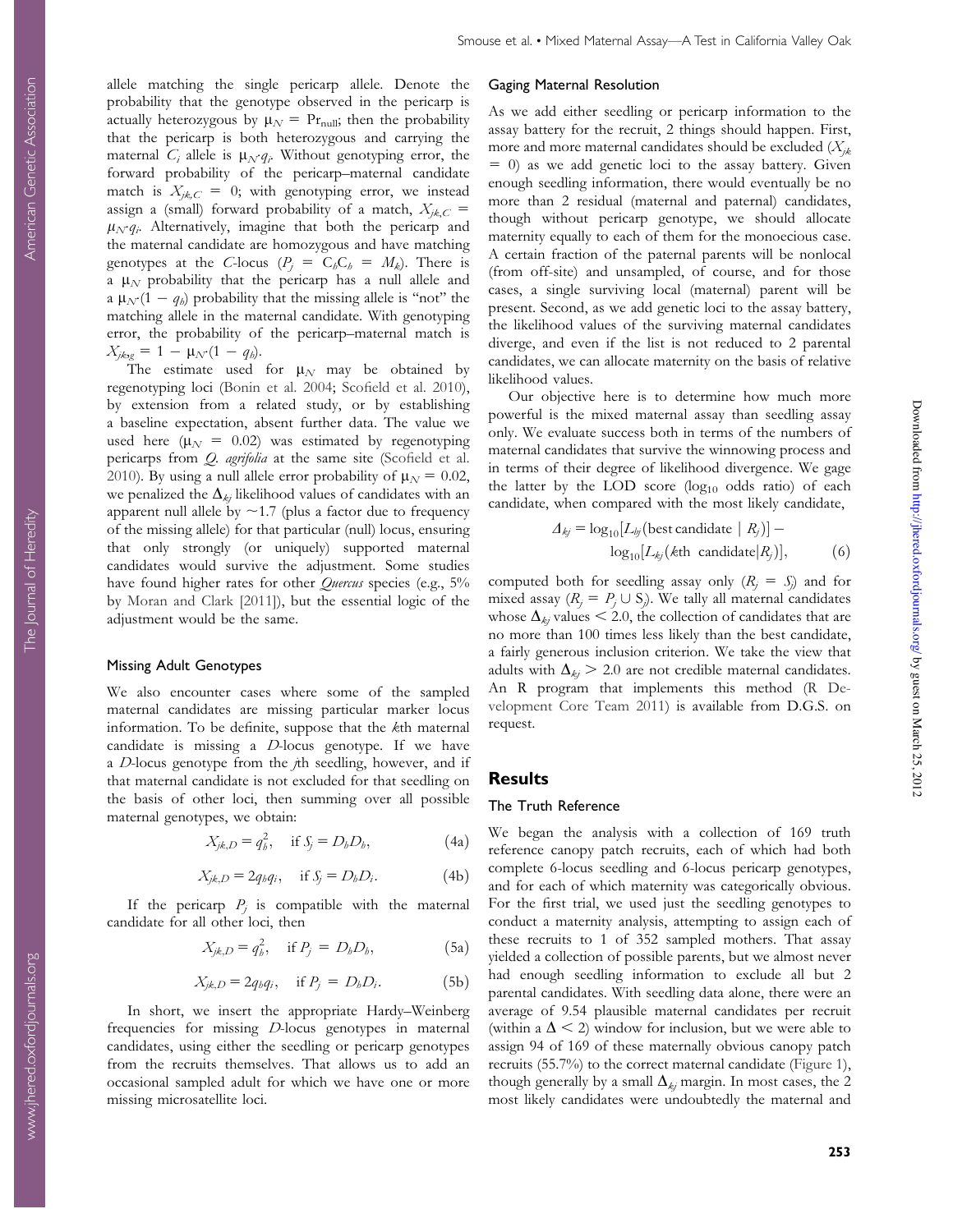

Figure 1. Maternal assignment success using the 169 recruits in the maternally obvious data set. In all cases, we use the full battery of 6 seedling loci. The panels indicate success criteria for all recruits versus the number of pericarp loci employed; the pericarp loci used for each recruit were chosen randomly in 100 independent trials. The top panel shows the mean fraction of recruits for which the correct (and obvious) candidate was chosen. The bottom panel shows the mean number of candidates with  $\Delta(R_j)$  < 2 = [log<sub>10</sub>(100)], ranging from 10 (seedling only assay) down to 1 (a single high likelihood candidate).

paternal parents, but either could have had the higher likelihood, yielding 50% as the expected correct assignment rate. Earlier studies of pollen flow in this population had established that a small fraction of pollination could be expected from off-site (Sork et al. 2002; Austerlitz et al. 2007), so the correct paternal parent was sometimes not sampled and not listed among the collection of included candidates. That accounts for the fact that correct maternal assignment rate is slightly higher than 50%. The ''seedlingonly'' success rate is the baseline, against which we compare all other assay combinations.

We then randomly added one of the 6 pericarp loci for each recruit and compared our maternal assignment success with that of the 6-locus seedling genotype only, using 100 random trials. We next added 2 random pericarp loci to the seedling genotype, a treatment again replicated 100 times. Subsequent treatments involved adding 3, 4, and 5 random pericarp loci to the 6-locus seedling genotype, each

replicated 100 times. For the final treatment, we added all 6 pericarp loci to all 6 seedling loci. The mixed assay results are shown in Figure 1, for contrast with the 6-locus seedling reference treatment, and indicate that maternal resolution rises steadily and quickly as we add pericarp loci to the seedling battery. As few as 3 pericarp loci added to the seedling battery provide almost 100% correct maternal designation and 4 loci is sufficient to provide categorical designation (Figure 1).

Not all the assignments were to the candidate immediately above the canopy patch, but all were assigned to adults quite local to the canopy patch, probably due to some secondary animal-vectored movement of acorns between neighboring canopy patches. Not surprisingly, maternal designation was virtually categorical where the pericarp data were complete and reliable because the Pr(multilocus random match) =  $5.52 \times 10^{-7}$ , the 6-locus product of the PI values on the bottom line of Supplementary Appendix Table 1. The more important observation, however, is that adding as few as 3–4 pericarp loci to the seedling genotype is sufficient to convert a modest likelihood preference for one or both parents into an unambiguous designation of maternity.

Seedling genotypes obviously provide valuable maternal information but are not maternally diagnostic. Among the 169 truth reference recruits, the average best maternal candidate exhibited a  $\Delta$ (best–second best)-value of 1.09 (at least 12:1 odds in favor of the best) but was compatible with 9.54 credible maternal candidates within a  $\Delta_{ki}$  < 2.0 interval (less than 100:1 odds in favor of the best). As random pericarp loci were added progressively to the assay battery, however, the number of maternal candidates included in the  $\Delta$  < 2 window decreased steadily to 1.0, the single obvious candidate (Figure 1).

## Canopy Patch Recruits with Incomplete Genotypes

On the strength of the analyses with the truth reference recruits (Figure 1), we can expect progressive improvement of seedling-based maternal assay as we include progressively more pericarp loci. The remaining (230) canopy patch recruits had missing seedling loci or pericarp loci, or both, and some recruits had single pericarp loci that were problematic, excluding all possible maternal candidates. This "field reality" is typical of many studies of this kind (c.f. Grivet et al. 2005, 2009; Jones et al. 2005; Bacles et al. 2006; Garcia et al. 2007). For such real world data sets, it is not uncommon to exclude a large fraction of the recruits from analysis on the basis of such ''genetic assay problems,'' but if we could ''rescue'' these recruits with mixed tissue assay, we could increase our recruit sample sizes substantially.

To assess how much maternal resolution was available for such recruits, we evaluated mixed assay performance for these 230 partial data recruits, grouped by numbers of seedling loci available, and tallied the average number of pericarp loci available for assay. For both seedling-only (S) and mixed tissue ( $P \cup S$ ) assay, we have indicated the average numbers of included maternal candidates ( $\Delta_{kj}$  < 2)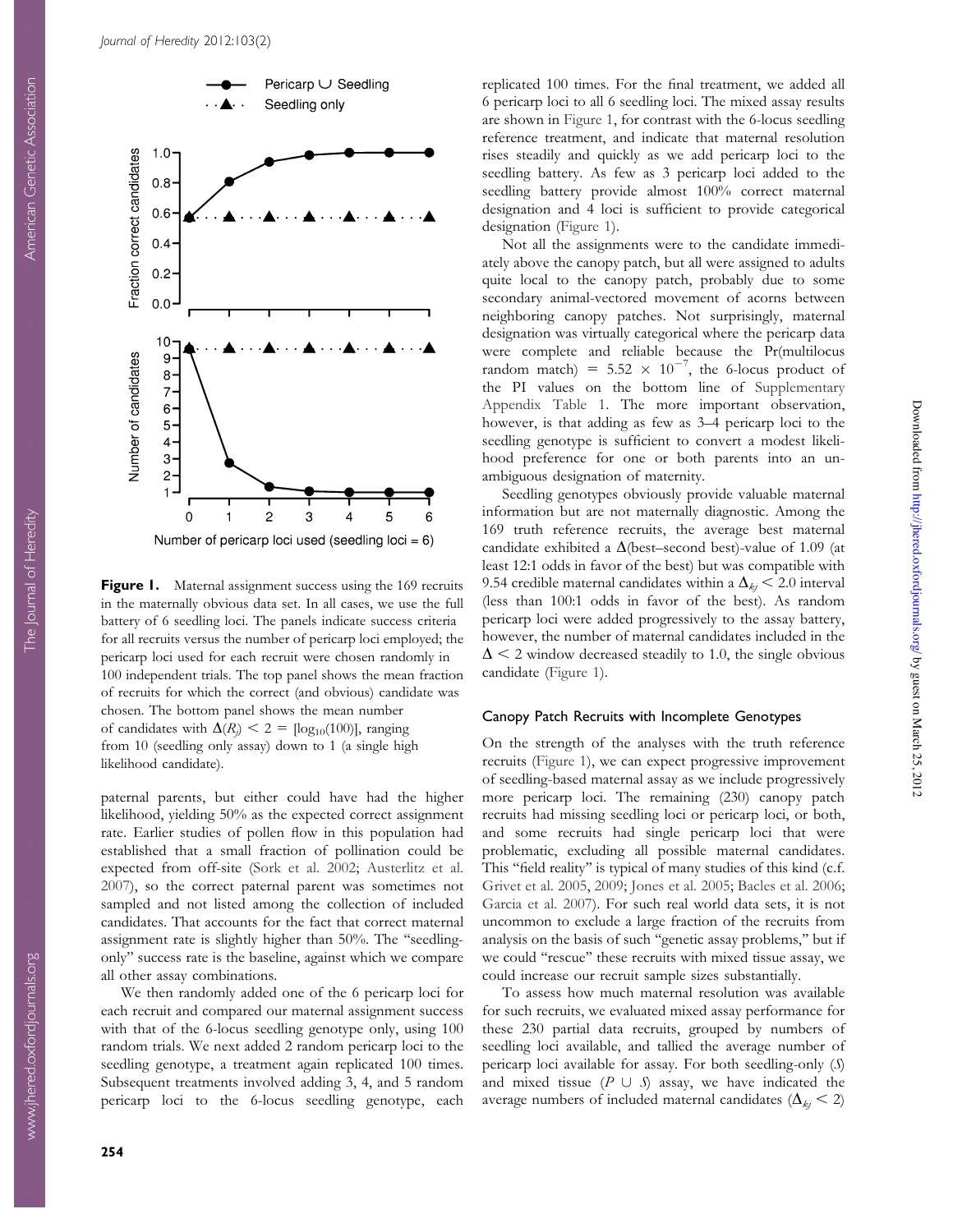|  | Table I Mixed maternal analysis for 399 Quercus lobata canopy and 259 open patch recruits |  |  |  |  |  |  |
|--|-------------------------------------------------------------------------------------------|--|--|--|--|--|--|
|--|-------------------------------------------------------------------------------------------|--|--|--|--|--|--|

| Recruit<br>tally |         | Number of loci |                                                        | Average number included                                                        |        | $\Delta$ (best-second best) |            | Number assigned |                        |
|------------------|---------|----------------|--------------------------------------------------------|--------------------------------------------------------------------------------|--------|-----------------------------|------------|-----------------|------------------------|
|                  |         | P              | S-Only                                                 | $P \cup S$                                                                     | S-Only | $P \cup S$                  | $P \cup S$ | One mismatch    | <b>Not</b><br>assigned |
|                  |         |                |                                                        | Maternally obvious recruits—complete (6-locus) seedling and pericarp genotypes |        |                             |            |                 |                        |
| 169              | 6       | 6              | 9.54                                                   | 1.00                                                                           | 1.09   | 7.89                        | 169        | $\Omega$        | $\left( \right)$       |
|                  |         |                |                                                        | Canopy patch recruits—incomplete seedling or pericarp genotypes                |        |                             |            |                 |                        |
| 117              | 6       | 4.85           | 19.21                                                  | 0.39                                                                           | 1.00   | 5.80                        | 44         | 59              | 14                     |
| 79               | 5       | 4.89           | 16.47                                                  | 0.73                                                                           | 0.69   | 6.50                        | 58         | 15              |                        |
| 16               | 4       | 4.69           | 35.31                                                  | 0.88                                                                           | 0.26   | 5.67                        | 13         | 2               |                        |
| 18               | $1 - 3$ | 5.00           | 67.22                                                  | 0.83                                                                           | 0.28   | 6.50                        | 11         | 4               |                        |
|                  |         |                | Open patch recruits—very incomplete pericarp genotypes |                                                                                |        |                             |            |                 |                        |
| 237              | 6       | 2.81           | 9.71                                                   | 0.96                                                                           | 1.21   | 4.71                        | 149        | 66              | 22                     |
| 17               | h       | 2.41           | 19.59                                                  | 0.94                                                                           | 0.44   | 1.73                        | 11         | $^{(1)}$        |                        |
|                  | $-4$    | 2.20           | 54.80                                                  | 4.20                                                                           | 0.50   | 1.88                        | 2          | 3               |                        |

There were 169 canopy patch recruits with complete seedling (S) and pericarp (P) genotypes and a single maternal match, and 230 canopy patch recruits with missing loci or lacking a maternal match. The open patch recruits had similar characteristics. These data sets are grouped by numbers of seedling (5) and pericarp (P) loci. For seedling (S-only) and joint (P $\cup$  S) assay, the average numbers of maternal candidates included within a log-likelihood window,  $\Delta(R_j) \leq 2 = [\log_{10}(100)],$  of the best candidate, and the average  $\Delta$ (best vs. second best)-value provide measures of maternal likelihood resolution. The numbers of recruits with a specific maternal match are tallied for joint  $(P \cup S)$  analysis and for a final treatment that removed single mismatched loci. We were able to designate maternity categorically for all but 24 canopy patch and all but 22 open patch recruits with seriously problematic genotypes.

per recruit, the average value of  $\Delta$ (best–second best), as a measure of the confidence with which we can choose among the best candidates as well as the numbers of categorical maternal assignments from the joint assay.

The same trends that were evident for the truth reference recruits (Figure 1) were also evident for all the canopy patch recruits (Table 1). As expected, the overall performance of both seedling and joint assay improved as the numbers of loci increased. As the assay battery improved, the number of included  $(\Delta_{ki} < 2)$  maternal candidates declined and the value of  $\Delta$ (best–second best) increased. In other words, as the assay battery improved, so did our ability to make a definitive maternal designation. As above, seedling-only assay (S columns) was not generally sufficient to render maternal analysis categorical, but when we augmented seedling genotypes with 3–4 pericarp loci, we usually rendered maternal designation all but categorical. Mixed assay often reduced the numbers of included  $(\Delta_{ik}$  < 2) maternal candidates to the best and second best (evidently the maternal and paternal parents), and more often than not, there was no candidate (other than the obvious maternal choice) within the  $(\Delta(R_j) \leq 2)$  window of inclusion (Table 1, columns labeled  $P \cup S$ ).

### Single-Locus Mismatches

Even with mixed tissue assay, 104 canopy patch recruits did not have an assignable maternal candidate. A detailed comparison of these more difficult recruits with the genotypes of the 352 genotyped adults showed that in 78 of these 104 cases, the seedling was compatible with a single maternal candidate, but one of the pericarp loci did not match. If we removed that single pericarp locus (as for the truth reference) and used only the seedling genotype for that locus, the recruit was only compatible with that single maternal candidate, and we accepted that maternal designa-

tion. For 2 recruits, the pericarp loci we did have were compatible with more than one maternal candidate. Using the seedling loci we had for those same loci instead resulted in exclusion of all maternal candidates. By removing one of the mismatching seedling loci, we could identify a single compatible maternal candidate, and we accepted that choice. In the end, we were left with 24 recruits that required multiple removals to find a maternal candidate. These could either be from outside the area of maternal sampling or genetic assay unreliable, so rather than ''pick and choose'' among the available data, searching for a plausible maternal candidate, we chose to treat them as ''not assignable.'' By allowing for single-locus mismatches of the pericarp or seedling, which we view as both compatible with the spirit of ''pericarp rescue'' and preferable to either removing them from consideration or allocating them arbitrarily to inflow from outside the study area, we were able to resolve maternity for all but 24 of 399 total progeny (6%) from the canopy patches. Our final measure of success was (169 pericarp-obvious  $+$  126 mixed-assay compelling  $+$  80 single-locus mismatches) equal to 375 with assigned mothers, of 399 recruits (94%). Though the dispersal kernel was not a consideration in these analyses, all these maternal assignments were to adults that were either just above the recruit or to a neighboring adult.

## Open Patch Recruits

We also analyzed 259 natural recruits from 4 open patches from the same (2002) mast seeding episode in the Figueroa Creek study area. These large open areas were bordered by genotyped adults that represented the bulk of the more obvious maternal candidates. Pericarp assay in open patches was particularly challenging, however, because the buried acorn pericarp was decayed, and the DNA was somewhat degraded. This difference in DNA degradation in pericarps

by guest on March 25, 2012 http://jhered.oxfordjournals.org/ Downloaded from

Downloaded from http://jhered.oxfordjournals.org/ by guest on March 25, 2012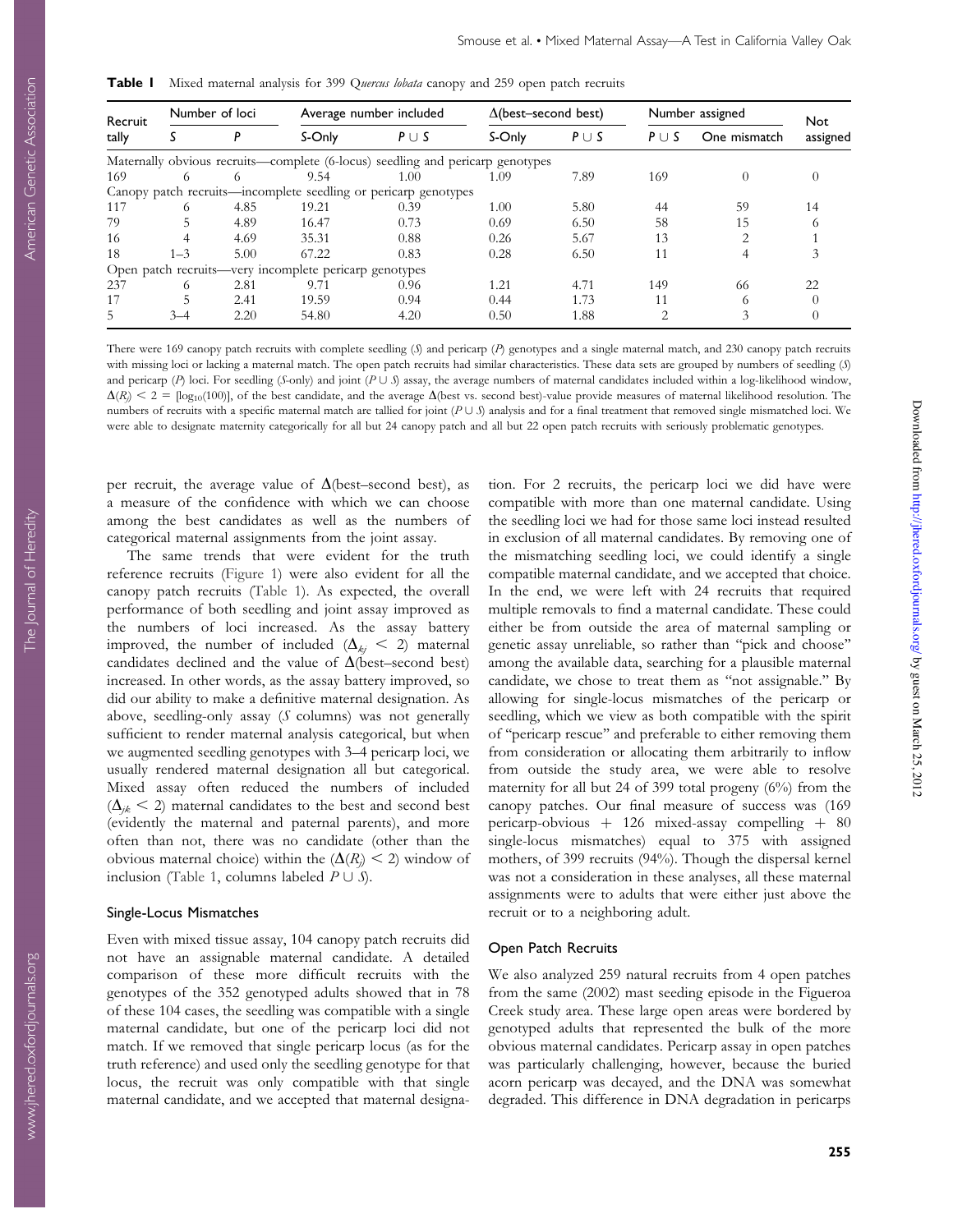from open sites could be due to different moisture regimes for the buried acorns or to the longer period of exposure of the open patch recruits, or both, but the frequency of the problem underscores the need to incorporate a provision for genotyping error into the assignment procedure. To illustrate, the qrzag11 locus, though expressing well in DNA from seedling leaf tissue, could not always be reliably scored for pericarp tissue, particularly for open patch pericarps. We did include *qrzag11* as 1 of the 6 seedling markers to minimize the number of maternal candidates, but we did not use it for the pericarp DNA assays. We present the results of mixed assay for the open patch recruits in the lower panel of Table 1, for comparison with the canopy patch recruits. In general, there were fewer readable pericarp loci for open  $(2.77/5 = 55.4\%)$  than for canopy patches  $(5.34/6 =$ 89.1%), but the numbers of readable seedling loci were roughly comparable for open  $(5.88/6 = 98.0\%)$  and canopy patches  $(5.56/6 = 92.7%)$ , respectively. A total of 97 of the 259 open patch recruits (37.5%) were challenging, even with mixed assay, a higher fraction than for the crown patches (104 of 399, 26.1%).

The same general patterns were evident for open patch as for canopy patch recruits. As we added genetic loci to the battery, the numbers of maternal candidates within the  $\Delta$  < 2 window decreased and the  $\Delta$  value of the best candidate increased, relative to the second best. Removing single mismatching loci resolved maternity for 75 of the 97 difficult recruits (58 via removal of a single pericarp locus and 17 more via removal of a single seedling locus). Our final success rate was thus  $(126$  pericarp-obvious  $+36$ mixed-assay compelling  $+75$  single-locus mismatch) equal to 237 of the 259 open patch recruits (91.5%). Open patch assay is more challenging than canopy patch assay, but mixed assay is consistently an effective rescue strategy.

## **Discussion**

## Optimizing the Mixed Assay Protocol

Before the development of maternal tissue assay of seeds and fruit, genetic maternity analysis of already-distributed recruits was based on seedling genotypes, and the best that could be done for the monoecious case was to choose the most likely pair of candidates and assume that the closer of the 2 was the mother (e.g., Bacles et al. 2006; Gonzalez-Martínez et al. 2006). Although that assumption may be reasonable for many cases, there are species and situations for which the inference on both the maternal and paternal dispersal kernels will be erroneous (e.g., Aldrich and Hamrick 1998; Chapman et al. 2003; Jordano et al. 2007; Wang et al. 2007; Sezen et al. 2009). With the advent of maternal tissue assay, routine practice has shifted to assaying those tissues instead, which has improved our ability to make maternal inference for at least a fraction of the new recruits, but as we have seen here, such assay often entails the elimination of a large fraction of recruits from analysis.

Meanwhile, seedling assay is generally more reliable than is seed assay under challenging field-sampling conditions.

256

With a seedling battery of no more than 6 microsatellites, we were able to reduce the list of included mothers substantially for any given recruit. We could probably reduce the list of included mothers a bit further by adding more seedling loci and could increase the  $\Delta$  values of the better candidates, but with little improvement in the fraction of correctly designated maternal parents, inasmuch as the paternal parent is no less likely (genetically) than the maternal parent. The better strategy is to start with a reasonably effective seedling assay and augment with a small number (3 or 4) of reliably assayed maternal tissue loci, which should be sufficient to remove all but the correct maternal candidate from consideration under most circumstances.

#### Genetically Problematic Recruits

Even with the use of joint seedling and maternal tissue assay, we are typically presented with a nontrivial fraction of recruits for which no maternal candidate is evident, due either to genotyping errors or inflow from off site. Our treatment of null genotyping errors following Scofield et al. (2010) resulted in a notable increase in the number of assigned recruits (Table 1). The null allele error estimate used here ( $\mu_N = 0.02$ ) was taken from regenotyping pericarps from acorns of Q. agrifolia from this same study site (Scofield et al. 2010). That rate estimate may not be generic for all oaks (Moran and Clark 2011), but we explored rates ranging from (0.01  $\leq \mu_N \leq 0.04$ ) and found that the value chosen had virtually no impact on our assignments (results not shown), whereas failure to allow for null allele errors substantially reduced our unambiguous assignment fractions (Table 1).

We have adopted the usual practice of removing single "problematic loci" to assign most of "problematic" recruits to a maternal candidate but that choice warrants a comment. The practical reality is that genetic assay of microsatellite markers, particularly for degraded seed tissues, entails a nontrivial fraction of assay errors, and such problems are not always obvious by inspection; they will (falsely) exclude the maternal parent from consideration (Bonin et al. 2004). Methods have been developed that recognize that erroneous microsatellite alleles may be observed that are similar in allele length to the true alleles and that one can account for such ''misreads'' when assigning parents (Hadfield et al. 2006; Moran and Clark 2011). Our approach, by contrast, takes advantage of the greater data available within a mixed tissue assay framework but is analytically more conservative. We discard genotype information for problematic pericarp loci altogether and replace them with the corresponding information for those loci available from the seedling. We showed that removal of a single problematic pericarp locus revealed an obvious maternal candidate in most cases, with which the seedling was compatible.

For a few ''motherless recruits,'' a single seedling locus was incompatible with an otherwise (5-locus categorical) maternal candidate, with which the partial pericarp genotypes we did have were a perfect match. In those few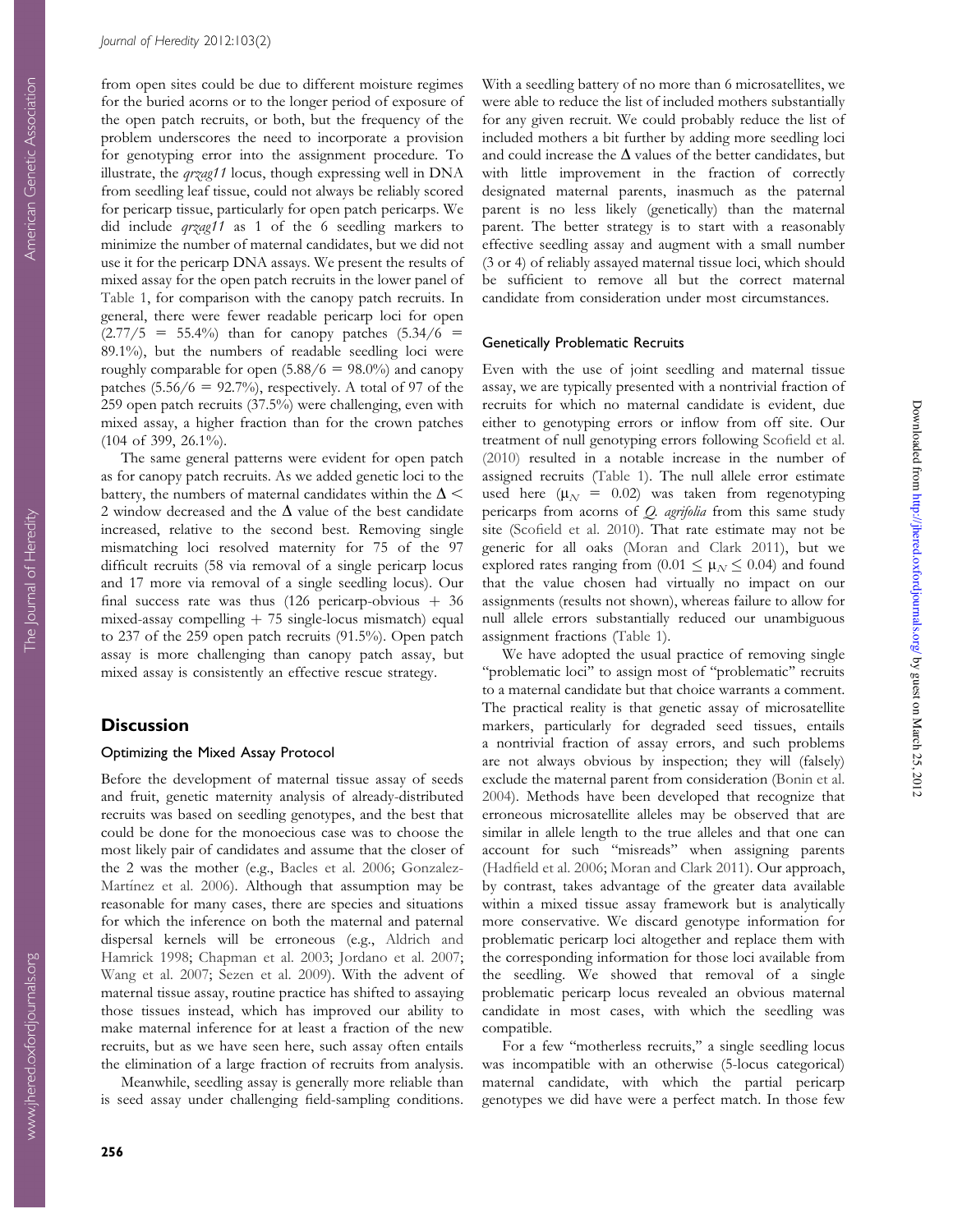cases also, we chose to suppress that single seedling locus and assigned the recruit to that ''obvious'' maternal candidate. The maternal inclusion probability is  $\leq 10^{-6}$  for 6 loci and  $\leq 10^{-5}$  for 5 loci, so our results are analytically secure. We have refrained from removing both pericarp and seedling genotypes from the same locus and from suppressing 2 loci, though the additional data available from mixed assay provide some room for further maneuver. The analytic approach can be extended to allow for more complex error models, including multiple-locus errors, but even with simple error models, we achieve a substantial increase in maternal resolution.

#### Variations on a Theme

We have used seedling and maternal tissue genotypes for maternal assay here, but the utility of mixed assay for parentage analysis can be extended. Having used pericarp assay to determine the maternal parent, Grivet et al. (2009) combined pericarp-only maternal assay with seedling assay to infer the paternal gamete for pollen analysis. Gonzales et al. (2006) combined maternally derived diploid elaiosome tissue from seeds with triploid endosperm assay to infer maternity and deduce the paternal gamete for breeding system analysis. In angiosperms, one might combine diploid nuclear markers with haploid chloroplast markers in both adults and seedlings, rather than using pericarp/endocarp tissues, to accomplish the same objectives. That becomes more attractive as microsatellite markers become more available for chloroplast haplotype designation (cf. Ebert and Peakall 2009). In conifers, on the other hand, paternally inherited chloroplast markers can and have been used in conjunction with nuclear markers to infer paternity and pollen dispersal (e.g. Smouse and Robledo-Arnuncio 2005). The use of paternally or maternally inherited haploid genomes that are even modestly variable will provide valuable information that can only improve parental determination, when combined with multilocus nuclear genotypes. Mixed assay could also be used with embryonic leaf tissue and seed genotypes collected from seed traps or granaries, coupled with geolocation of maternal parents, we can improve our resolution on the purely spatial aspects of dispersal. The essential genetic and statistical principles underlying parental designation in all of these applications are simple extensions of classic parentage analysis.

#### Inferential Extension

There are very substantial challenges to seedling establishment (Tyler 2006) in valley oak, and evaluating seed dispersal after germination may involve a variety of differential genetic survival effects that can confound the measurement of dispersal per se (e.g., Janzen 1970; Connell 1971; Nathan and Cassagrandi 2004). Some of these effects last into adulthood, decades later (c.f. Dutech et al. 2005). For valley oak, we are most interested in describing the "effective dispersal" of successful recruits, plausible substrate for a series of consequential questions on the impact of variable maternal fecundity, translating into unequal

reproductive contributions to the pool of new recruits, the impact of spatially asymmetric pollen and seed dispersal on the resulting pattern of male and female parental contributions to the genetic diversity among new recruits (Grivet et al. 2009; Scofield DG, unpublished data), as well as the relative impacts of seed and pollen dispersal on the spatial patterns of that genetic diversity, scattered patchily across micro- and mesoscale landscapes (Sork VL, unpublished data).

The larger payoff from improving our maternal inference will come when we translate these very substantial gains in available sample size for new recruits into inference about the processes determining the level and spatial patterns of recruitment. We have here almost doubled our sample sizes with mixed assay. That should not change the nature of broader inference on recruitment processes, but it has already increased both our precision and our statistical power on all the parameters of derivative interest. Many studies are beset with difficult genetic assay constraints under field conditions, and they should profit from similar analytical treatment.

## Supplementary Material

Supplementary material can be found at http://www.jhered. oxfordjournals.org/.

## Funding

National Science Foundation (grant numbers DEB-0089445, DEB-0211430, DEB-0242422, and DEB-0514956), New Jersey Agricultural Experiment Station and the US Department of Agriculture (project NJAES/USDA-17111), and Ramón y Cajal research fellowship, Spanish "Ministerio de Ciencia e Inovación" (to D.G.).

## Acknowledgments

The authors would like to thank R. Buchwalter and J. Epperson for field assistance; J. Papp and A. Pluess for help with genotyping; C. Wender, D. Osei-Hwedieh, A. Kornbluh, and M. Mughal for help with data management; and a pair of anonymous reviewers for much helpful critique on the manuscript.

## **References**

Adams WT, Birkes DS. 1991. Estimating mating patterns in forest tree populations. In: Fineschi S, Malvolti M, Cannata F, Hattermer H, editors. Biochemical markers in the population genetics of forest trees. The Hague (the Netherlands): SPB Academic Publishing. p. 157–172.

Adams WT, Griffin AR, Moran GG. 1992. Using paternity analysis to measure effective pollen dispersal in plant populations. Am Nat. 140:762–780.

Aldrich PR, Hamrick JL. 1998. Reproductive dominance of pasture trees in a fragmented tropical forest mosaic. Science. 281:103–105.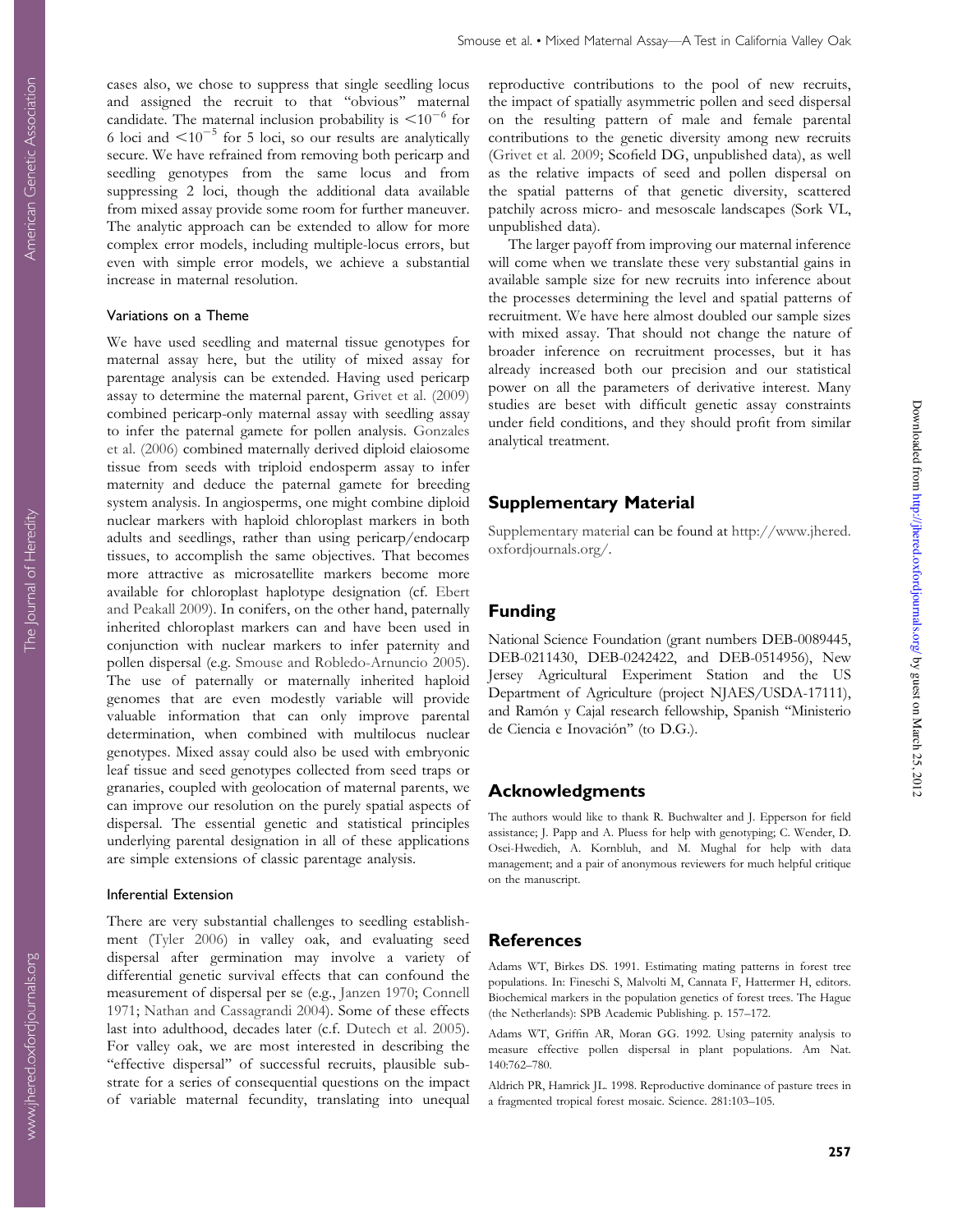Augspurger CK, Kitajima K. 1992. Experimental studies of seedling recruitment from contrasting seed distributions. Ecology. 73:1270–1284.

Austerlitz F, Dutech C, Smouse PE, Davis F, Sork VL. 2007. Estimating anisotropic pollen dispersal: a case study in *Quercus lobata*. Heredity. 99:193–204.

Bacles CFE, Lowe AJ, Ennos RA. 2006. Effective seed dispersal across a fragmented landscape. Science. 311:628.

Bonin A, Bellemain E, Broken Eidesen P, Pompanon F, Brochmann C, Taberlet P. 2004. How to track and assess genotyping errors in population genetic studies. Mol Ecol. 13:3261–3273.

Burczyk J, Adams WT, Birkes DS, Chybicki IJ. 2006. Using genetic markers to directly estimate gene flow and reproductive success parameters in plants based on naturally regenerated seedlings. Genetics. 193:363–372.

Burczyk J, Adams WT, Moran GF, Griffin AR. 2002. Complex patterns of mating revealed in a Eucalyptus regnans seed orchard using allozyme markers and the neighbourhood model. Mol Ecol. 11:2379–2391.

Burczyk J, Adams WT, Shimizu J. 1996. Mating patterns and pollen dispersal in a natural knobcone pine (Pinus attenuata Lemmon) stand. Heredity. 77:251–260.

Burczyk J, Lewandowski A, Chalupka W. 2004. Local pollen dispersal and distant gene flow in Norway spruce (Picea abies L. Karst.). For Ecol Manag. 197:39–48.

Burczyk J, Prat D. 1997. Male reproductive success in Pseudotsuga menziesii (Mirb.) Franco: the effect of spatial structure and flowering characteristics. Heredity. 79:638–647.

Cain ML, Milligan BG, Strand AE. 2000. Long-distance seed dispersal in plant populations. Am J Bot. 87:1217–1227.

Chapman CA, Chapman LJ, Vulinee K, Zanne A, Lawes MJ. 2003. Fragmentation and alteration of seed dispersal processes: an initial evaluation of dung beetles, seed fate, and seedling diversity. Biotropica. 35:382–393.

Connell JH. 1971. On the role of natural enemies in preventing competitive exclusion in some marine animals and in rain forest trees. In: den Boer PJ, Gradwell GR, editors. Dynamics of Populations: Proceedings of the Advanced Study Institute on Dynamics of Numbers in Populations, Ooseterbeek, 1970. Wageningen (the Netherlands): Centre for Agricultural Publishing and Documentation. p. 298–310.

Dakon EE, Avise JC. 2004. Microsatellite null alleles in parentage analysis. Heredity. 93:504–509.

Dalling JW, Muller-Landau HC, Wright SJ, Hubbell SP. 2002. Role of dispersal in the recruitment limitation of neotropical pioneer species. J Ecol. 90:714–727.

Devlin B, Ellstrand NC. 1990. The development and application of a refined method for estimating gene from angiosperm paternity analysis. Evolution. 44:248–259.

Devlin B, Roeder K, Ellstrand NC. 1988. Fractional paternity assignment: theoretical development and comparison to other methods. Theor Appl Genet. 76:369–380.

Dutech C, Sork VL, Smouse PE, Davis F. 2005. Relationships between fine-scale genetic structure and gene flow in a wind pollinated tree species, Quercus lobata Née. Am J Bot. 92:252-261.

Ebert D, Peakall R. 2009. Chloroplast simple sequence repeats (cpSSRs): technical resources and recommendations for expanding cpSSR discovery and applications to a wide array of plant species. Mol Ecol Resour. 9:673–690.

Forget PM. 1992. Seed removal and seed fate in Gustavia superba Lecythidaceae. Biotropica. 24:408–414.

Garcia C, Jordano P, Godoy JA. 2007. Contemporary pollen and seed dispersal in a Prunus mahaleb population: patterns in distance and direction. Mol Ecol. 16:1947–1955.

Gerber S, Chabrier P, Kremer A. 2003. FAMOZ: a software for parentage analysis, using dominant, codominant and uniparentally inherited markers. Mol Ecol Notes. 3:479–481.

Godoy JA, Jordano P. 2001. Seed dispersal by animals: exact identification of source trees with endocarp DNA microsatellites. Mol Ecol. 10:2275–2283.

Gómez JS. 2003. Spatial patterns in long-distance dispersal of Quercus ilex acorns by jays in a heterogeneous landscape. Ecography. 26:573–584.

Gonzales E, Hamrick JL, Smouse PE, Dyer RJ. 2006. Pollen mediated gene dispersal within continuous and fragmented populations of a forest understory species, Trillium cuneatum. Mol Ecol. 15:2047-2058.

González-Martínez SC, Burczyk J, Nathan R, Gil L, Alía R. 2006. Effective gene dispersal and mother-tree reproductive success in Mediterranean pine (Pinus pinaster Aiton). Mol Ecol. 15:4577–4588.

Grivet D, Robledo-Arnuncio JJ, Smouse PE, Sork VL. 2009. Relative contribution of contemporary pollen and seed dispersal to the neighborhood size of a seedling population of California valley oak (Quercus lobata, Née). Mol Ecol. 16:3967-3979.

Grivet D, Smouse PE, Sork VL. 2005. A novel approach to an old problem: tracking dispersed seeds. Mol Ecol. 14:3585–3595.

Hadfield JD, Richardson DS, Burke T. 2006. Towards unbiased parentage assignment: combining genetic, behavioural and spatial data in a Bayesian framework. Mol Ecol. 15:3715–3730.

Hanson T, Brunsfeld S, Finegan B, Waits L. 2007. Conventional and genetic measures of seed dispersal for Dipteryx panamensis (Fabaceae) in continuous and fragmented Costa Rican rain forest. J Trop Ecol. 23: 635–642.

Holbrook KM, Smith TB, Hardesty BD. 2002. Implications of longdistance movements of frugivorous rain forest hornbills. Ecography. 25:745–749.

Howe HF, Miriti MN. 2000. No question: seed dispersal matters. Trends Ecol Evol. 15:434–436.

Howe HF, Smallwood J. 1982. Ecology of seed dispersal. Annu Rev Ecol Syst. 13:201–228.

Janzen DH. 1970. Herbivores and the number of tree species in tropical forests. Am Nat. 104:501–528.

Jones FA, Chen J, Weng G-J, Hubbell SP. 2005. A genetic evaluation of seed dispersal in the neotropical tree *Jacaranda copaia* (Bignoniaceae). Am Nat. 166:543–555.

Jones FA, Muller-Landau HC. 2008. Measuring long-distance seed dispersal in complex natural environments: an evaluation and integration of classical and genetic methods. J Ecol. 96:642–652.

Jordano P, Garcia C, Godoy JA, Garcia-Castano JL. 2007. Differential contribution of frugivores to complex seed dispersal patterns. Proc Natl Acad Sci U S A. 104:3278–3282.

Jordano P, Schupp EW. 2000. Seed disperser effectiveness: the quantity component and patterns of seed rain for Prunus mahaleh. Ecol Monogr. 70:591–615.

Levey DJ, Sargent S. 2000. A simple method for tracking vertebratedispersed seeds. Ecology. 81:267–274.

Marshall TC, Slate J, Kruuk L, Pemberton JM. 1998. Statistical confidence for likelihood-based paternity inference in natural populations. Mol Ecol. 7:639–655.

Meagher TR, Thompson EA. 1987. Analysis of parentage for naturally established seedlings of *Chamaelirium luteum* (Liliaceae). Ecology. 68:803–812.

Moran EV, Clark JS. 2011. Estimating seed and pollen movement in a monoecious plant: a hierarchical Bayesian approach integrating genetic and ecological data. Mol Ecol. 20:1248–1262.